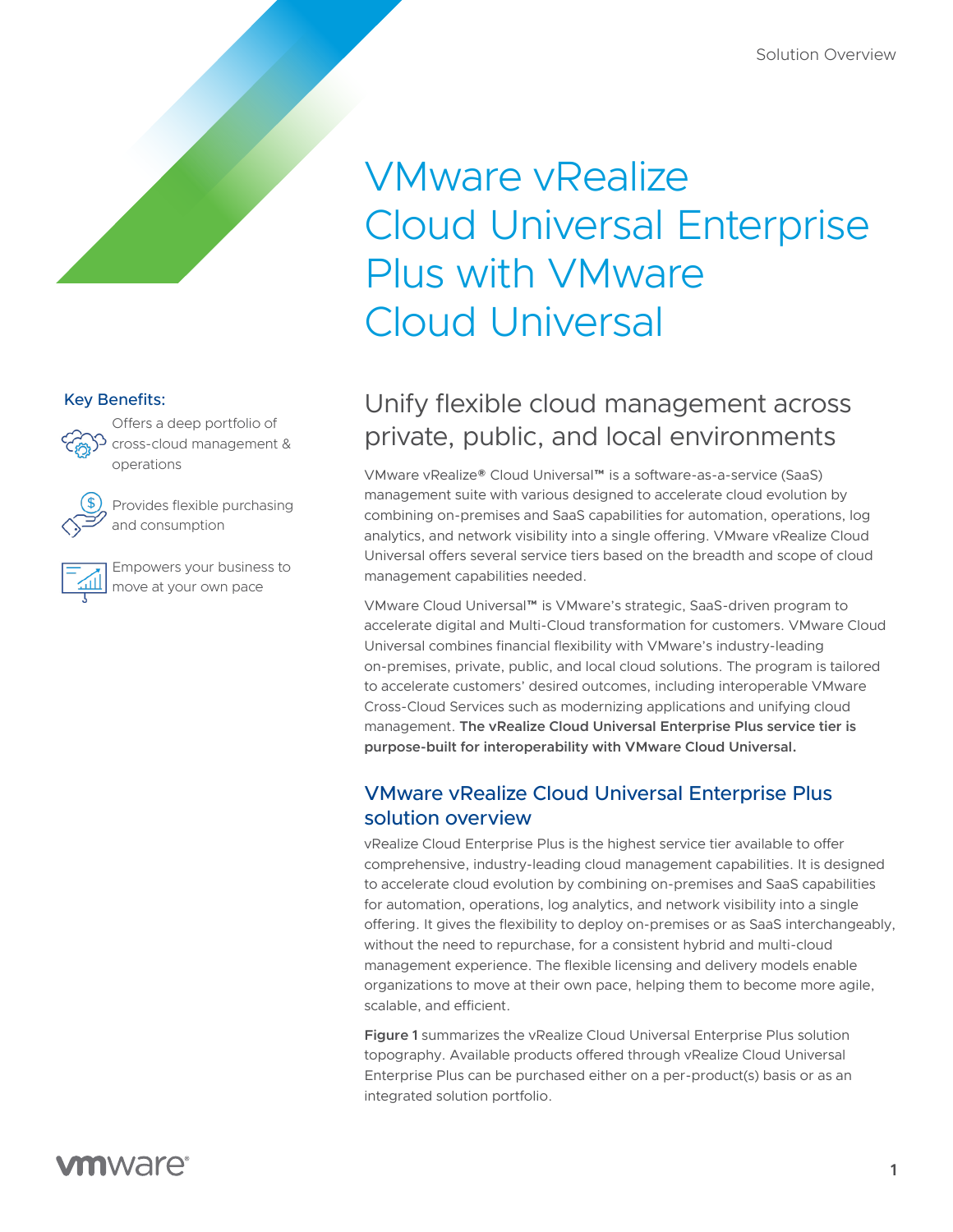#### Why vRealize Cloud Universal?

Combine SaaS and on-premises capabilities for automation, operations, log analytics, network visibility, security and compliance into one license



**Figure 1:** VMware vRealize Cloud Universal Enterprise Plus Offering with Available VMware Cloud Universal Infrastructure

#### vRealize Cloud Universal Enterprise Plus includes the following VMware products:

- **VMware vRealize Automation™ and vRealize Automation Cloud™** Enables self-service catalog, governance, provisioning, orchestration, and DevOps-based service delivery from a modern infrastructure automation platform
- **VMware vRealize Operations™ and vRealize Operations Cloud™** Delivers continuous performance optimization, efficient capacity management, proactive planning, intelligent remediation, and integrated compliance powered by AI and predictive analytics
- **VMware vRealize Log Insight™ and vRealize Log Insight Cloud™** Delivers centralized log management, deep operational visibility, and intelligent analytics
- **VMware Skyline™** Provides proactive intelligence that helps organizations avoid problems before they occur and reduces the time spent on resolving active support requests

#### vRealize Cloud Universal Enterprise Plus also includes powerful SaaS-only capabilities spanning:

- **VMware vRealize AI Cloud™** Provides reinforcement learning to learn, adapt and optimize storage KPIs across mixed application workloads
- **VMware vRealize Cloud Federated Catalog™** Delivers a unified catalog of IT infrastructure resources to end-users globally
- **VMware vRealize Cloud Federated Analytics™** Enables a unified view of hybrid and multi-cloud environments in a single interface
- **VMware vRealize Cloud Subscription Manager**™ Delivers automated license usage metering from vRealize deployments, both on-premises and in the cloud
- **VMware vRealize Network Insight Cloud™** *Available only within the vRealize Cloud Univeral Enterprise Plus offering, this solution* enables acceleration and optimization of application security and networking across private, public, local, and hybrid clouds.

mware